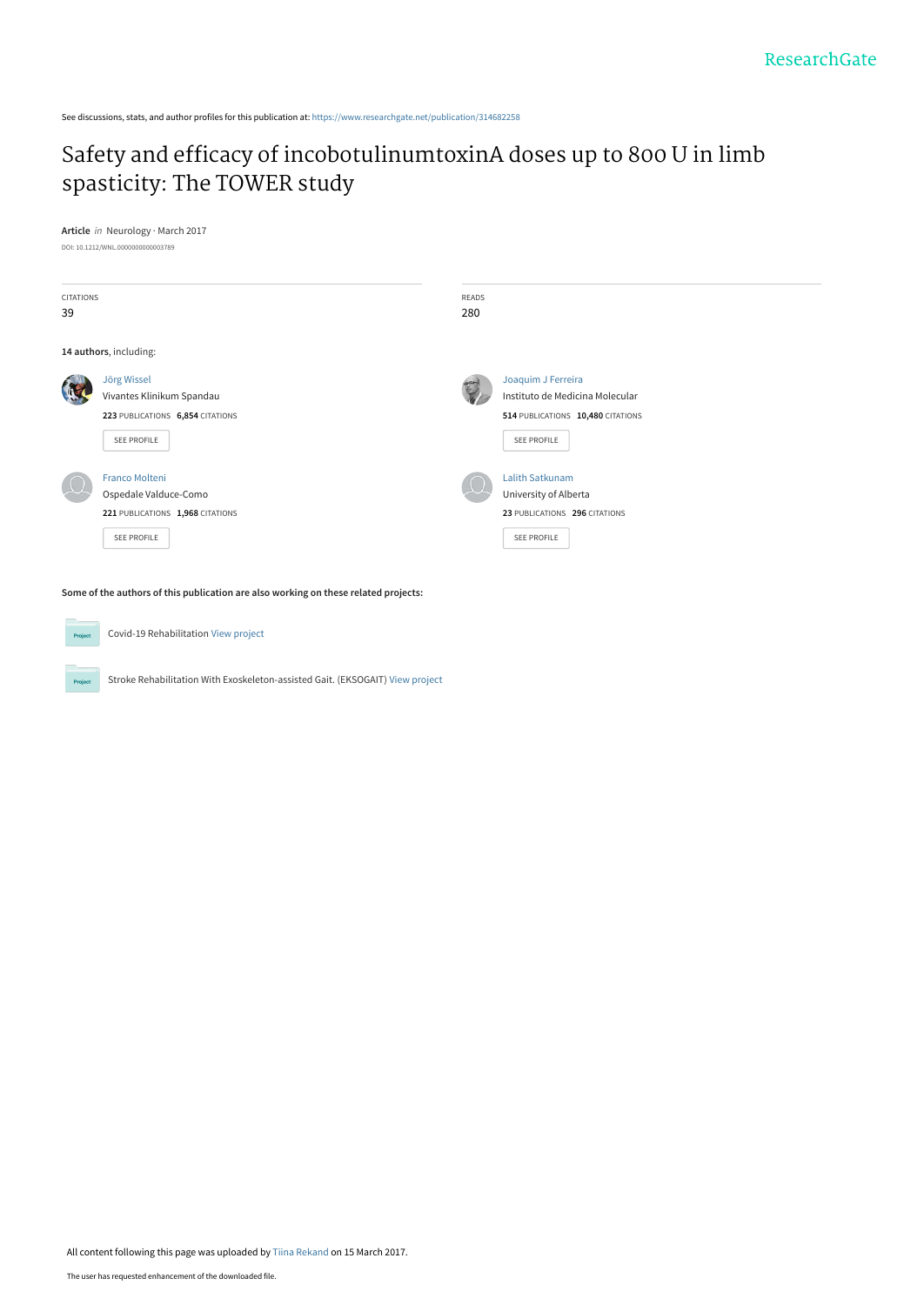# Safety and efficacy of incobotulinumtoxinA doses up to 800 U in limb spasticity The TOWER study  $\overline{\text{OPEN}}$   $_{\text{A}}$

Jörg Wissel, MD, FRCP\* Djamel Bensmail, MD, PhD\* Joaquim J. Ferreira, MD, PhD Franco Molteni, MD Lalith Satkunam, MD Susana Moraleda, MD Tiina Rekand, MD, PhD John McGuire, MD Astrid Scheschonka, MD, PhD Birgit Flatau-Baqué, Dipl-Stat Olivier Simon, MD, PhD Edward T.J. Rochford, PhD Dirk Dressler, MD‡ David M. Simpson, MD‡ On behalf of the TOWER study investigators

Correspondence to Dr. Wissel: [joerg.wissel@vivantes.de](mailto:joerg.wissel@vivantes.de)

Supplemental data at [Neurology.org](http://neurology.org/lookup/doi/10.1212/WNL.0000000000003789)

## ABSTRACT

Objective: To evaluate safety (primary objective) and efficacy of increasing doses (400 U up to 800 U) of incobotulinumtoxinA (Xeomin, Merz Pharmaceuticals GmbH) for patients with limb spasticity.

Methods: In this prospective, single-arm, dose-titration study (NCT01603459), patients (18-80 years) with spasticity due to cerebral causes, who were clinically deemed to require total doses of 800 U incobotulinumtoxinA, received 3 consecutive injection cycles (ICs) with 400 U, 600 U, and 600–800 U incobotulinumtoxinA, respectively, each followed by 12–16 weeks' observation. Outcomes included adverse events (AEs), antibody testing, Resistance to Passive Movement Scale (REPAS; based on the Ashworth Scale), and Goal Attainment Scale.

Results: In total, 155 patients were enrolled. IncobotulinumtoxinA dose escalation did not lead to an increased incidence of treatment-related AEs (IC1: 4.5%; IC2: 5.3%; IC3: 2.9%). No treatment-related serious AEs occurred. The most frequent AEs overall were falls (7.7%), nasopharyngitis, arthralgia, and diarrhea (6.5% each). Five patients (3.2%) discontinued due to AEs. No patient developed secondary nonresponse due to neutralizing antibodies. Mean (SD) REPAS score improvements from each injection to 4 weeks postinjection increased throughout the study  $(IC1: -4.6 [3.9]; IC2: -5.9 [4.2]; IC3: -7.1 [4.8]; p < 0.0001$  for all). The proportion of patients achieving  $\geq$ 3 (of 4) treatment goals also increased (IC1: 25.2%; IC2: 50.7%; IC3: 68.6%).

Conclusion: Escalating incobotulinumtoxinA doses (400 U up to 800 U) did not compromise safety or tolerability, enabled treatment in a greater number of muscles/spasticity patterns, and was associated with increased treatment efficacy, improved muscle tone, and goal attainment.

### [ClinicalTrials.gov](http://ClinicalTrials.gov) identifier: NCT01603459.

Classification of evidence: This study provides Class IV evidence that, for patients with limb spasticity, escalating incobotulinumtoxinA doses (400 U up to 800 U) increases treatment efficacy without compromising safety or tolerability. Neurology® 2017;88:1-8

#### GLOSSARY

 $AE =$  adverse event; AESI = adverse event of special interest;  $AS =$  Ashworth Scale; BoNT-A = botulinum toxin type A; CI = confidence interval; FEV<sub>1</sub> = forced expiratory volume in 1 second; GAS = Goal Attainment Scale; HDA = hemidiaphragm assay; MIP = maximal inspiratory pressure; REPAS = resistance to passive movement scale; SES = safety evaluation set; **TOWER** = Titration Study in Lower and Upper Limb Spasticity.

Guidelines recommend botulinum toxin type A (BoNT-A) injections as a treatment option for chronic focal upper and lower limb spasticity.<sup>1-4</sup> The efficacy and safety of different BoNT-A formulations for spasticity have been demonstrated for labeled doses.<sup>5-11</sup> However, in

\*These authors contributed equally to this work as co–first authors.

‡These authors contributed equally to this work as co–last authors.

Coinvestigators are listed at [Neurology.org](http://neurology.org/lookup/doi/10.1212/WNL.0000000000003789).

Go to [Neurology.org](http://neurology.org/lookup/doi/10.1212/WNL.0000000000003789) for full disclosures. Funding information and disclosures deemed relevant by the authors, if any, are provided at the end of the article. The Article Processing Charge was funded by the British Heart Foundation.

This is an open access article distributed under the terms of the [Creative Commons Attribution-NonCommercial-NoDerivatives License 4.0 \(CC](http://creativecommons.org/licenses/by-nc-nd/4.0/) [BY-NC-ND\)](http://creativecommons.org/licenses/by-nc-nd/4.0/), which permits downloading and sharing the work provided it is properly cited. The work cannot be changed in any way or used commercially without permission from the journal.

From Neurorehabilitation (J.W.), Department of Neurology, Vivantes Hospital Spandau, Berlin, Germany; Raymond-Poincaré Hospital (D.B.), AP-HP, University of Versailles Saint Quentin, Garches, France; Instituto de Medicina Molecular (J.J.F.), Faculty of Medicine, University of Lisbon, Portugal; Villa Beretta (F.M.), Rehabilitation Center, Valduce Hospital, Como, Italy; Division of Physical Medicine and Rehabilitation (L.S.), University of Alberta, Edmonton, Canada; Department of Physical Medicine and Rehabilitation (S.M.), University Hospital La Paz, Madrid, Spain; Department of Neurology (T.R.), Haukeland University Hospital, Bergen, Norway; Medical College of Wisconsin (J.M.), Milwaukee; Merz Pharmaceuticals GmbH (A.S., B.F.-B., O.S.), Frankfurt am Main, Germany; Complete Medical Communications (E.T.J.R.), Macclesfield, UK; Movement Disorders Section (D.D.), Department of Neurology, Hannover Medical School, Hannover, Germany; and Icahn School of Medicine at Mount Sinai (D.M.S.), New York, NY.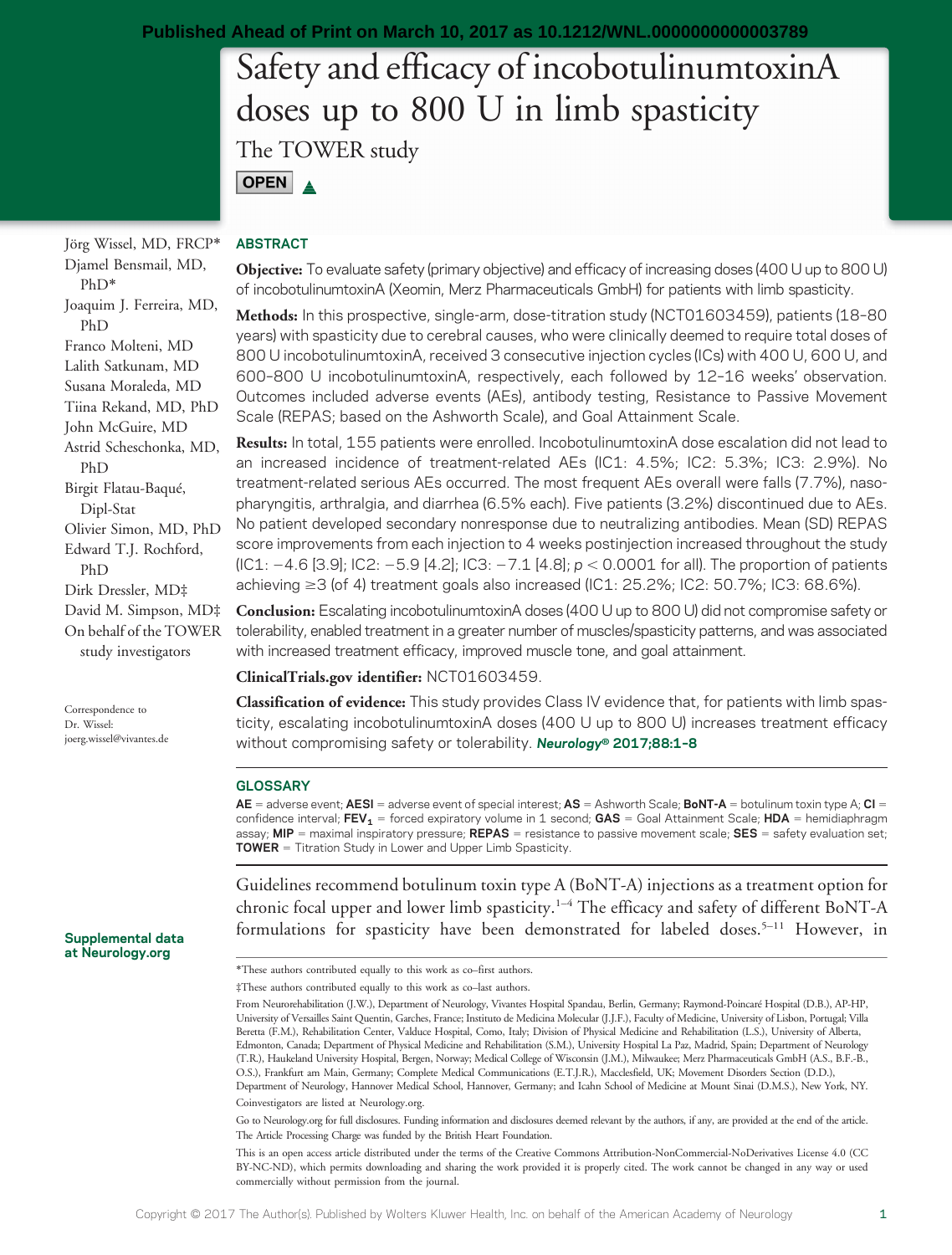multifocal disabling upper or lower limb spasticity, total doses required to fulfill goal achievement and patients' needs may exceed those currently approved.<sup>12-17</sup> Therefore, physicians have to prioritize treating patterns whose response will have the greatest effect on overall goal achievement, but a more comprehensive treatment approach may improve outcomes and better support implemented neurorehabilitation programs. A recent survey of physicians treating spasticity with any BoNT-A formulation showed that  $>75\%$  of physicians believed that using higher total doses may improve treatment outcomes and patient satisfaction.18

The safe use of higher than labeled BoNT-A doses has been reported,<sup>19-24</sup> but not studied in large prospective clinical trials with a sufficient sample size. Furthermore, the perceived risk of increased immunogenicity and resistance associated with higher than labeled BoNT-A doses in the long term has not been addressed. In phase III trials, doses  $\leq 400$  U incobotulinumtoxinA (Xeomin, Merz Pharmaceuticals GmbH, Frankfurt am Main, Germany) were efficacious and well-tolerated by patients with upper limb spasticity.6,8–<sup>10</sup> Due to the proven tolerability, lack of secondary nonresponse in these clinical trials, and high purity, $25$  incobotulinumtoxinA is a suitable BoNT-A formulation for a study investigating higher than generally used doses (400 U up to 800 U) in patients with severe upper and lower limb spasticity.

The Titration Study in Lower and Upper Limb Spasticity (TOWER) investigated the safety and efficacy of incobotulinumtoxinA for patients with spasticity due to cerebral lesions deemed to require total body doses of 800 U per injection cycle.

METHODS Study design. The TOWER study was a prospective, nonrandomized, single-arm, multicenter, open-label, dose-titration study. The primary objective was to investigate safety through assessments of adverse events (AEs) and investigators' global assessment of tolerability. Key efficacy data (muscle tone and resistance to passive movement scale [REPAS]; Goal Attainment Scale [GAS]; investigators' and patients' global assessment of efficacy) are also presented here. This study provides Class IV evidence that, for patients with limb spasticity, escalating incobotulinumtoxinA doses (400 U up to 800 U) increases treatment efficacy without compromising safety or tolerability because patients served as their own controls. The safety and efficacy findings from injection cycle 1, when all patients received treatment at the highest approved dose (400 U), were compared with those of cycles 2 and 3, when higher than labeled doses were administered. In addition, in the absence of a placebo control, all AEs had to be attributed to the drug, a bias against incobotulinumtoxinA. Due to word count limitations, additional efficacy data (including Disability Assessment Scale, Functional Ambulation Classification, and quality of life) will be reported separately.

The study comprised 3 injection cycles with escalating fixed total body doses of incobotulinumtoxinA (50 U/mL in normal saline) injected in the same body side (figure 1):

- 1. 400 U into the upper limb only, the lower limb only, or both
- 2. 600 U into the upper limb only, the lower limb only, or both
- 3. 800 U into both the upper and the lower limbs (maximum dose 600 U per limb)

If a dose of 800 U incobotulinumtoxinA was clinically not indicated or in the case of safety concerns, a lower dose  $(\geq 600$ U) could be administered as an exception in cycle 3. Individual doses for each clinical pattern were flexible within the range



\*If a dose of 800 U was not justified for clinical or safety reasons, a lower dose of 600-800 U could be administered as an exception. TC = telephone contact;  $V = v$ isit.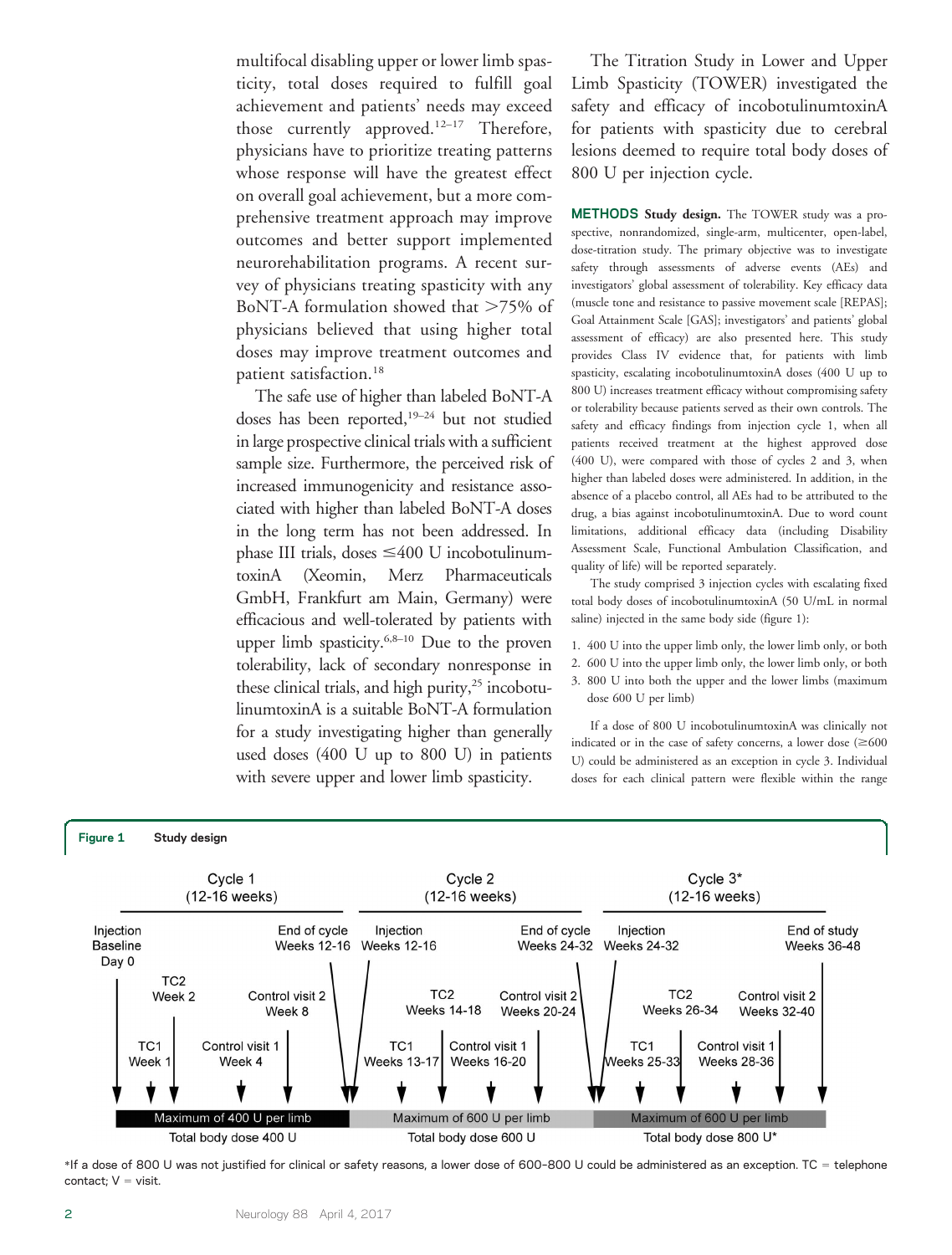usually recommended/used/approved (table e-1 at [Neurology.](http://neurology.org/lookup/doi/10.1212/WNL.0000000000003789) [org](http://neurology.org/lookup/doi/10.1212/WNL.0000000000003789)). Patients were aware that they would receive 3 different doses during the study, but they did not know which dose they would receive at each visit.

Each treatment was followed by a 12- to 16-week observation period with telephone contacts at days 7 and 14, and clinic visits at weeks 4, 8, and 12–16 posttreatment to evaluate safety and efficacy. The planned regular duration of treatment was 36–48 weeks.

Standard protocol approvals, registrations, and patient consents. This study was registered on [clinicaltrials.gov](http://clinicaltrials.gov) (NCT01603459) and conducted in accordance with the ethical principles of the Declaration of Helsinki. The study protocol, informed consent forms, and other appropriate study-related documents were reviewed and approved by the local independent ethics committees and institutional review boards. All patients provided written informed consent.

Patients. Men and women (aged 18-80 years) with chronic  $(\geq 12$  weeks since last event leading to spasticity) upper and lower limb spasticity of the same body side due to cerebral lesions were eligible for inclusion if they were deemed by the investigator to require total body doses of 800 U incobotulinumtoxinA during the trial. Patients with bilateral symptoms were eligible if they agreed to be treated on only one side of the body.

At screening, investigators selected a target clinical pattern of spasticity (see table e-1 for patterns) to be treated in each cycle. Patients had to have a muscle tone  $\geq$  (Ashworth Scale [AS]) for the selected target pattern and a Disability Assessment Scale score  $\geq$  2 in the predefined principal target domain at baseline (if the upper limb was injected). Changes in antispastic/antidepressant medication, or physical/occupational therapy or other rehabilitation treatment, were not permitted from 2 weeks prior to screening. Major exclusion criteria are listed in the e-Methods.

Safety assessments. Adverse events. During each study visit and telephone contact (figure 1), patients were prompted to report AEs and actively questioned using a specific, extensive 5 item questionnaire (30 questions overall; questionnaire e-1) for any AEs of special interest (AESI), defined based on a prespecified list of AEs that could potentially indicate toxin spread, regardless of whether an AE was considered to be treatment-related or not.

Investigators' global assessment of tolerability. Tolerability was assessed using a 4-point Likert scale scored at each end-ofcycle visit ( $1 = \text{very good}; 4 = \text{poor}$ ).

Pulmonary function. Forced expiratory volume in 1 second  $(FEV<sub>1</sub>)$  was assessed at screening.  $FEV<sub>1</sub>$  and maximal inspiratory pressure (MIP) were also measured at injection visits and at 4-week control visits during cycles 2 and 3.

Anti–botulinum toxin antibody testing, laboratory assessments, and vital signs. Blood samples were taken for antibody tests (at screening, 4 weeks after each injection, and at each end of cycle visit) and for laboratory assessments (at screening and at end of cycle visits). Details of screening assays performed are listed in the e-Methods.

Efficacy assessments. Muscle tone and REPAS. Muscle tone was assessed using the AS.<sup>26</sup> All muscle groups on the treated body side were assessed to obtain the REPAS score for that side, a validated summary 26-item test (16 items for upper and 10 items for lower limbs).27 Each item is rated from 0 to 4 using the AS. Here, the 13 REPAS items for the treated body side were evaluated, resulting in a score from 0 to 52. AS and REPAS were assessed at each injection visit, 4-week control visit, and the end of study visit by the same investigator for any given patient.

Goal Attainment Scale. At each injection visit, patients and health care teams identified 2 personal, realistic goals per limb

(1 active and 1 passive allowing for up to 4 goals). Importance of and difficulty to achieve each goal were also defined. The investigators rated the GAS score for each cycle at the next injection or the end of study visit using a 5-point scale ranging from  $-2$  (a lot less than expected) to  $+2$  (a lot better than expected).<sup>28</sup> A score of 0 was the expected level of achievement that should be reached if the choice of goal had been realistic.

Investigators' and patients' global assessments of efficacy. Global assessments of efficacy for the previous cycle were performed by investigators and patients using a 4-point Likert scale (1 = very good;  $4 =$  poor) at the next injection visit or at the end of study visit for cycle 3.

Statistical analysis. In this exploratory trial, no distinction between primary and secondary variables was made. Safety analyses were performed on the safety evaluation set (SES; all patients who received  $\geq$ 1 dose of study drug). AEs were coded according to the Medical Dictionary for Regulatory Activities version 15.0. Only treatmentemergent AEs were analyzed, i.e., AEs with onset/worsening after the first study drug administration up to and including 16 weeks after the last incobotulinumtoxinA injection or the end of study visit, whichever was later. Efficacy variables were analyzed in the full analysis set (identical to the SES in this study) using descriptive summary statistics. Continuous variables were summarized by number of nonmissing observations, mean, SD, median, quartiles, minimum, and maximum. For qualitative variables, absolute and percent frequencies were calculated. Where applicable, exploratory 95% confidence intervals (CIs) were calculated.

RESULTS Patient disposition. The first patient enrolled on May 24, 2012, and the last patient completed the study on September 12, 2014. Of 193 patients screened, 155 were eligible for participation and treated with incobotulinumtoxinA; 137 patients (88.4%) completed the study and 18 (11.6%) discontinued (cycle 1,  $n = 3$ ; cycle 2,  $n = 12$ ; cycle 3,  $n = 3$ ). Reasons for discontinuation were: consent withdrawn (n  $=$  7), AEs (n = 5), predefined discontinuation criteria met (n = 3), loss to follow-up (n = 3), noncompliance  $(n = 1)$ , and administrative reasons  $(n = 1)$ . For some patients, multiple discontinuation factors were entered.

Patient demographics and baseline characteristics. Patients' mean (SD) age was 53.7 (13.1) years; approximately two-thirds were male (67.1%) and most had spasticity due to stroke (85.2%) or traumatic brain injury (7.1%) (table 1).

Treatments. Most patients received the scheduled doses: 91.0% (141/155) received 400 U in cycle 1; 90.8% (138/152) received 600 U in cycle 2; and 82.9% (116/140) received 800 U in cycle 3. In cycle 3, 93.6% (131/140) of patients received a dose of  $\geq$ 700 U.

Safety (primary study objective). Adverse events. In total, 36.1% (56/155), 37.5% (57/152), and 25.7% (36/ 140) of patients reported AEs in cycles 1, 2, and 3, respectively. There was no increased incidence of AEs, treatment-related AEs, serious AEs, or AESIs with increasing doses or repeated injections (table 2).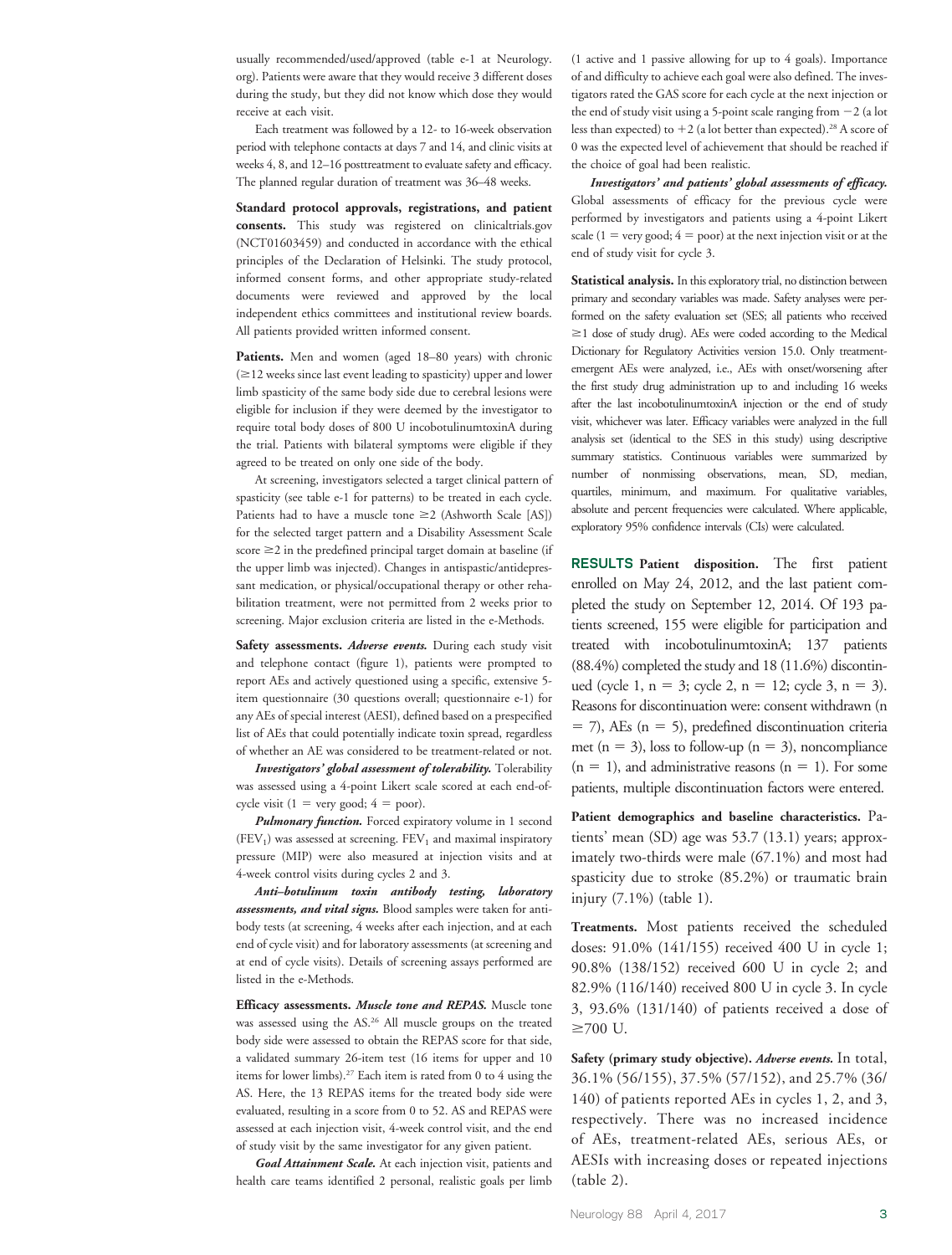| Table 1           | Patient demographics and baseline<br>characteristics                       |                         |  |
|-------------------|----------------------------------------------------------------------------|-------------------------|--|
|                   |                                                                            | Patients<br>$(n = 155)$ |  |
| Male, n (%)       |                                                                            | 104 (67.1)              |  |
| Age, y, mean (SD) |                                                                            | 53.7 (13.1)             |  |
| Race, n (%)       |                                                                            |                         |  |
| Caucasian         |                                                                            | 129 (83.2)              |  |
|                   | <b>Black/African American</b>                                              | 4(2.6)                  |  |
| Other             |                                                                            | 3(1.9)                  |  |
| Missing           |                                                                            | 19 (12.3)               |  |
|                   | Causes of spasticity, n (%)                                                |                         |  |
| <b>Stroke</b>     |                                                                            | 132 (85.2)              |  |
| <b>Ischemic</b>   |                                                                            | 87 (56.1)               |  |
| Hemorrhagic       |                                                                            | 45 (29.0)               |  |
| Other causes      |                                                                            | 23 (14.8)               |  |
|                   | Traumatic brain injury                                                     | 11(7.1)                 |  |
| Brain tumor       |                                                                            | 4(2.6)                  |  |
| Cerebral palsy    |                                                                            | 2(1.3)                  |  |
|                   | Other cerebral vascular disorders                                          | 6(3.9)                  |  |
|                   | Time since diagnosis of event leading<br>to spasticity, mo, median (range) |                         |  |
|                   | Right body side ( $n = 68$ )                                               | 46.5 (3.7-372.8)        |  |
|                   | Left body side $(n = 81)$                                                  | 61.4 (2.8-428.9)        |  |

The most frequent AEs (reported by  $\geq$  5 [3.2%] patients overall) are summarized in table 3. The most common treatment-related AEs were pain in the

| Table 2<br>Summary of adverse events by injection cycle |                        |                        |                        |                          |                           |
|---------------------------------------------------------|------------------------|------------------------|------------------------|--------------------------|---------------------------|
|                                                         |                        |                        |                        | Cycle 3                  |                           |
|                                                         | Overall<br>$(n = 155)$ | Cycle 1<br>$(n = 155)$ | Cycle 2<br>$(n = 152)$ | All doses<br>$(n = 140)$ | 800 U dose<br>$(n = 116)$ |
| Any treatment-related AE                                | 17 (11.0)              | 7(4.5)                 | 8(5.3)                 | 4(2.9)                   | 3(2.6)                    |
| Any AESI                                                | 19 (12.3)              | 6(3.9)                 | 8(5.3)                 | 7(5.0)                   | 6(5.2)                    |
| Any treatment-related AESI <sup>a</sup>                 | 8(5.2)                 | 2(1.3)                 | 4(2.6)                 | 3(2.1)                   | 3(2.6)                    |
| Any serious AE                                          | 17(11.0)               | 4(2.6)                 | 11(7.2)                | 3(2.1)                   | 3(2.6)                    |
| Any treatment-related<br>serious AE                     | O                      | O                      | O                      | O                        | $\Omega$                  |
| Any AE leading to<br>discontinuation <sup>b</sup>       | 5(3.2)                 | 1(0.6)                 | 4(2.6)                 | $\Omega$                 | $\Omega$                  |
| Any treatment-related AE<br>leading to discontinuation  | 4(2.6)                 | 1(0.6)                 | 3(2.0)                 | 0                        | $\Omega$                  |

Abbreviations:  $AE =$  adverse event;  $AESI =$  adverse event of special interest. Values represent n (%) of patients.

<sup>a</sup> AEs were classed as AESI based on a predefined list of AEs that could potentially indicate toxin spread, regardless of whether an AE was regarded as treatment-related by the investigator.

<sup>b</sup> AEs leading to discontinuation were muscular weakness (1 patient, cycle 2, related); diplopia, asthenia, and fatigue (all recorded for 1 patient, cycle 2, all related); cholecystitis (1 patient, cycle 2, not related); dysphagia (1 patient, cycle 1, related); and dry mouth (1 patient, cycle 2, related).

extremity (n [patients] = 3; 1.9% [cycle 1,  $n = 1$ ; cycle 2,  $n = 2$ ]), dysphagia ( $n = 2$ ; 1.3% [cycle 1,  $n = 1$ ; cycle 3,  $n = 1$ ]), and muscular weakness ( $n = 1$ 2; 1.3% [cycle 2,  $n = 1$ ; cycle 3,  $n = 1$ ]), i.e., weakness clearly exceeding the expected size of treatment effect (the investigator terms were left upper and lower limb weakness and muscle weakness of right leg and both patients had received treatment in the upper and lower limbs). These AEs resolved 4–6 weeks after the injection. All other treatment-related AEs were reported only by 1 patient. No serious AEs were related to incobotulinumtoxinA.

The number of patients who reported AESIs was stable across injection cycles (table 2). The AESIs recorded were dysphagia (n [patients] = 5, 3.2%), constipation (n = 2, 1.3%), dry mouth (n = 1, 0.6%), dysphonia (n = 2, 1.3%), dyspnea (n = 2, 1.3%), pneumonia aspiration ( $n = 1$ , 0.6%), muscular weakness ( $n = 3, 1.9\%$ ), bradycardia ( $n = 2$ , 1.3%), diplopia (n = 1, 0.6%), blurred vision (n = 1, 0.6%), and dysarthria ( $n = 1$ , 0.6%). These AESIs were considered by investigators to be treatmentrelated for 2 patients with dysphagia, 1 patient with constipation, 1 patient with dry mouth, 2 patients with muscular weakness, 1 patient with bradycardia, and 1 patient with diplopia.

Investigator's global assessment of tolerability. The tolerability of incobotulinumtoxinA treatment was rated as very good or good for 96.8% (150/155) of patients in cycle 1, 90.1% (137/152) in cycle 2, and 97.9% (137/140) in cycle 3. In contrast, tolerability was rated as poor for 0% (0/155), 1.3% (2/152), and 0% (0/140) of patients in cycles 1, 2, and 3, respectively.

Pulmonary function.  $FEV_1$  values were  $>50\%$  at all assessments, with mean and median values ranging from 82.5% to 85.1%. The mean and median values for MIP ranged from  $46.0$  to 57.2 cm H<sub>2</sub>O. No safety signal emerged from either the  $FEV<sub>1</sub>$  or MIP results.

Anti-botulinum toxin antibodies. The antibody tests showed that no patient developed secondary nonresponse due to neutralizing antibodies: no patients had positive hemidiaphragm assay (HDA) results by the end of the study, and throughout the study all patients continued to respond clinically to incobotulinumtoxinA treatment, based on changes in REPAS scores (see e-Results for further detail).

Laboratory assessments and vital signs. At baseline and throughout the study, all mean and median laboratory values were within the respective normal ranges. Vital signs remained stable throughout the study (see e-Results for further detail).

Efficacy. Muscle tone and REPAS. Overall, 608 clinical patterns in 155 patients were treated in cycle 1, 743 patterns in 152 patients in cycle 2, and 811 patterns in 140 patients in cycle 3. Improvements  $\geq 1$  point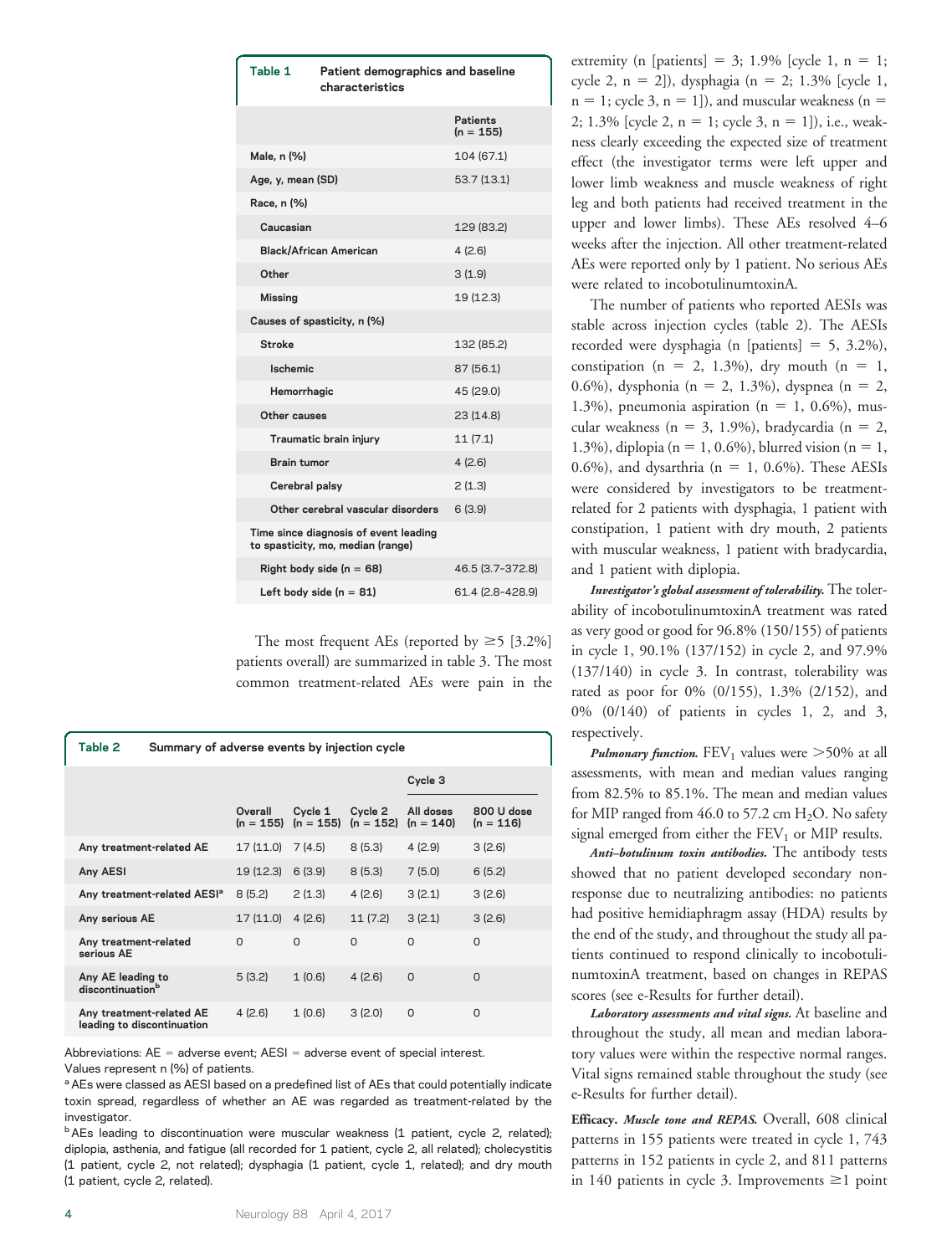| Table 3<br>Incidence of most frequent adverse events per injection cycle <sup>a</sup> |                        |                        |                        |                          |                           |  |
|---------------------------------------------------------------------------------------|------------------------|------------------------|------------------------|--------------------------|---------------------------|--|
|                                                                                       |                        |                        | Cycle 3                |                          |                           |  |
|                                                                                       | Overall<br>$(n = 155)$ | Cycle 1<br>$(n = 155)$ | Cycle 2<br>$(n = 152)$ | All doses<br>$(n = 140)$ | 800 U dose<br>$(n = 116)$ |  |
| Fall                                                                                  | 12(7.7)                | 5(3.2)                 | 2(1.3)                 | 8(5.7)                   | 8(6.9)                    |  |
| Arthralgia                                                                            | 10(6.5)                | 4(2.6)                 | 2(1.3)                 | 5(3.6)                   | 5(4.3)                    |  |
| <b>Diarrhea</b>                                                                       | 10 (6.5)               | 1(0.6)                 | 5(3.3)                 | 6(4.3)                   | 5(4.3)                    |  |
| Nasopharyngitis                                                                       | 10(6.5)                | 4(2.6)                 | 5(3.3)                 | 3(2.1)                   | 3(2.6)                    |  |
| Musculoskeletal pain                                                                  | 8(5.2)                 | 2(1.3)                 | 2(1.3)                 | 4(2.9)                   | 4(3.4)                    |  |
| Headache                                                                              | 7(4.5)                 | 4(2.6)                 | 3(2.0)                 | 1(0.7)                   | 1(0.9)                    |  |
| Fatigue                                                                               | 6(3.9)                 | 3(1.9)                 | 1(0.7)                 | 3(2.1)                   | 2(1.7)                    |  |
| Contusion                                                                             | 5(3.2)                 | 3(1.9)                 | $\mathsf{O}$           | 2(1.4)                   | 2(1.7)                    |  |
| Convulsion                                                                            | 5(3.2)                 | 2(1.3)                 | 3(2.0)                 | $\circ$                  | 0                         |  |
| Dysphagia                                                                             | 5(3.2)                 | 2(1.3)                 | 1(0.7)                 | 2(1.4)                   | 2(1.7)                    |  |
| Edema peripheral                                                                      | 5(3.2)                 | 5(3.2)                 | 0                      | 0                        | $\mathsf{O}$              |  |
| Hyperpyrexia                                                                          | 5(3.2)                 | 0                      | 3(2.0)                 | 2(1.4)                   | 2(1.7)                    |  |

Values represent n (%) of patients.

 $a$  Adverse events reported by  $\geq$  5 patients overall.

on the AS scale between injection and 4-week control visits were observed in 364 (59.9%) clinical patterns treated in cycle 1, 431 (58.0%) in cycle 2, and 537 (66.2%) in cycle 3.

Mean (SD) [95% CI] improvements in REPAS scores of the treated body side from each injection to the respective 4-week control visit were as follows: cycle 1,  $-4.6$  (3.9)  $[-5.2, -4.0]$ ; cycle 2,  $-5.9$  (4.2)  $[-6.6, -5.2]$ ; cycle 3, -7.1 (4.8)  $[-7.9, -6.3]$  ( $p <$ 0.0001 for all; paired sample  $t$  test).

Goal Attainment Scale. In cycle 1, 25.2% (39/155; 95% CI [19.0%, 32.5%]) of patients achieved  $\geq 3$ (of 4 possible) treatment goals (GAS score  $\geq$ 0), compared with 50.7% (77/152; 95% CI [42.8%, 58.5%]) in cycle 2 and 68.6% (96/140; 95% CI [60.5%, 75.7%]) in cycle 3 (figure 2A). Overall, the mean (95% CI) number of goals achieved by each patient were 1.81 (1.59, 2.02) in cycle 1 ( $n = 155$ ), 2.41 (2.18, 2.64) in cycle 2 (n = 152), and 3.03  $(2.81, 3.24)$  in cycle 3 (n = 140).

Investigators' and patients' global assessments of efficacy. The percentage of investigator assessments of very good or good increased from 55.5% (86/155; 95% CI [47.6%, 63.1%]) in cycle 1 to 72.4% (110/152; 95% CI [64.8%, 78.9%]) in cycle 2, and 89.3% (125/140; 95% CI [83.1%, 93.4%]) in cycle 3. Similarly, patient assessments of very good or good increased from 59.4% (92/155; 95% CI [51.5%, 66.8%]) in cycle 1 to 63.8% (97/152; 95% CI [55.9%, 71.0%]) in cycle 2, and 76.4% (107/140; 95% CI [68.8%, 82.7%]) in cycle 3 (figure 2B).

DISCUSSION Patients with multifocal spasticity may benefit from BoNT-A treatment with higher total

doses than currently recommended by the prescribing information of different formulations available.23–<sup>25</sup> However, data from prospective clinical trials with a suitable sample size to evaluate higher than labeled doses are lacking. To date, our multicenter study is the largest prospective trial designed to evaluate safety and efficacy of a comprehensive treatment approach with incobotulinumtoxinA for severe and disabling multifocal spasticity. The stepwise escalation of the total dose from 400 U up to 800 U incobotulinumtoxinA allowed physicians to increase doses per muscle within the recommended ranges and the number of muscles and spasticity patterns treated according to patients' goals and needs.

With escalating total doses, a higher number of spasticity patterns was successfully treated, leading to increasing improvements in muscle tone, indicated by consistent decreases in REPAS score, which is the sum of the AS scores of different muscle groups. Moreover, higher incobotulinumtoxinA doses led to increased rates of goal attainment, with around twothirds of patients achieving  $\geq$  3 of 4 predefined goals with the 600–800 U dose. Furthermore, improved global efficacy was reported by both investigators and patients, reinforcing the clinical relevance of the benefit of increasing incobotulinumtoxinA doses.

Treatment with up to 800 U incobotulinumtoxinA was well-tolerated, confirming previous reports.<sup>19-21,23</sup> Importantly, no new safety concerns were identified for higher incobotulinumtoxinA doses of 600–800 U and few patients ( $n = 5$ ) discontinued due to AEs. With prompted reporting for AEs and extensive active questioning for AESIs throughout the study, our findings revealed no meaningful increase in the incidence of AEs or AESIs with increasing doses or repeated injections, and no cumulative effects when injected every 12–16 weeks.

A perceived risk associated with higher than labeled BoNT doses is the development of immunogenicity and resistance to treatment. No previously BoNT treatment-naive patient had a positive HDA result for neutralizing antibodies at any point. In addition, while some pretreated patients had transient positive HDA results at various points in the study, this was not associated with nonresponsiveness to incobotulinumtoxinA in any treatment cycle (defined as a lack of response based on REPAS scores), supporting the low immunogenicity of incobotulinumtoxinA.25 Some discrepancy between the identification of neutralizing antibodies and secondary nonresponse has been described previously.<sup>29</sup> No lasting immunogenicity was recorded with increasing incobotulinumtoxinA dose across the entire study period (up to 48 weeks) and higher than labeled doses were administered in both cycles 2 and 3. Further studies are required to investigate the effect of long-term treatment with high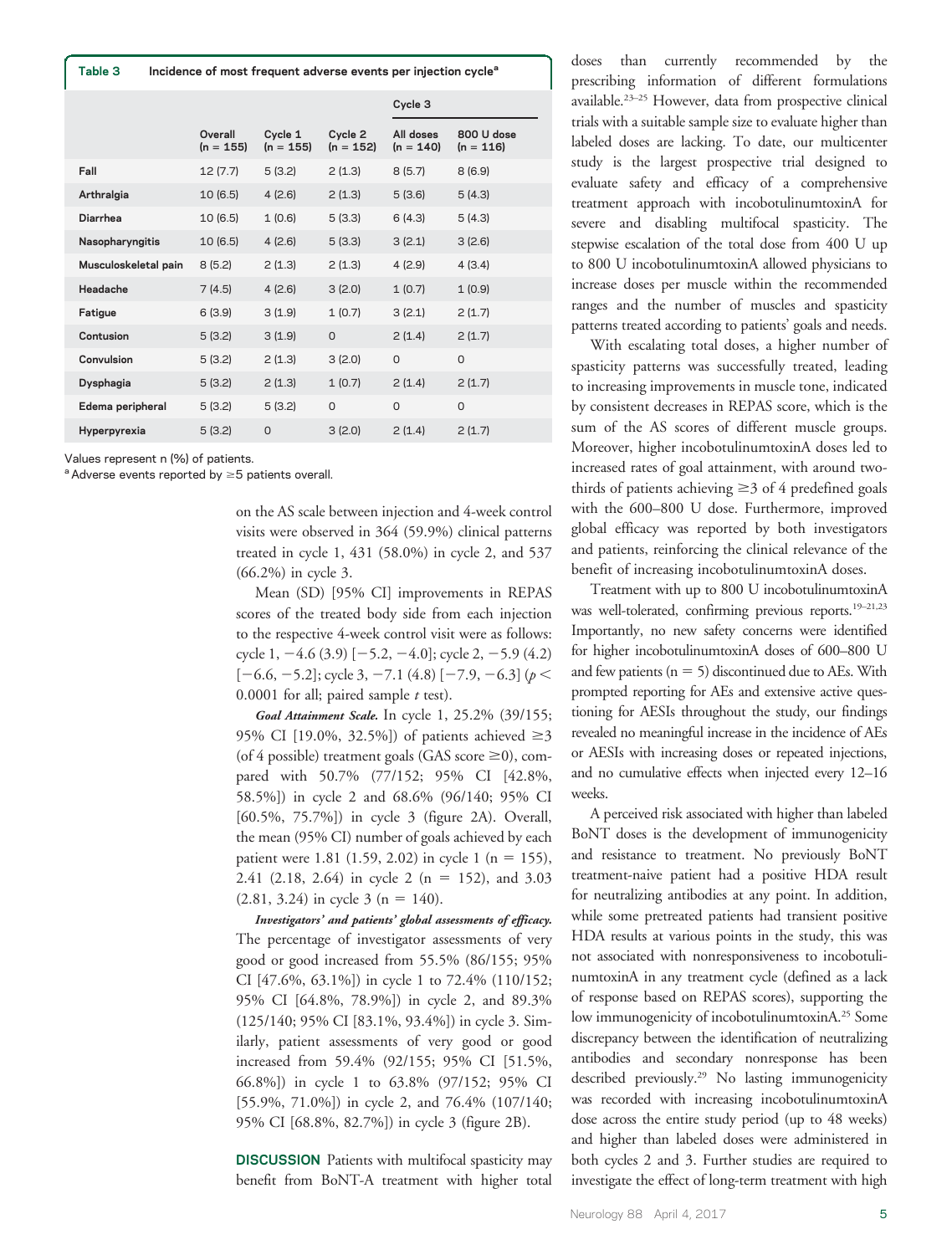

B. Investigators' and patients' global assessments of efficacy





doses of incobotulinumtoxinA on the development of immunogenicity.

The dose escalation design of the study was chosen primarily to evaluate safety. A strength of this design was that this type of treatment regimen can be considered to be reflective of real-world clinical practice, i.e., physicians would progressively increase dosing based on patient need to optimize therapeutic outcomes. The open-label design and lack of a placebo control are the main limitations of the study design. A placebo arm was not included as BoNT-A injections are considered the standard of care for upper limb spasticity<sup>1–4</sup> and the efficacy and tolerability of incobotulinumtoxinA for the treatment of upper limb spasticity at doses up to 400 U have been confirmed in previous clinical trials.6,8–<sup>10</sup> Hence, ethical considerations prohibited the introduction of a placebo arm into this study. To minimize potential bias of patient-rated outcomes, patients were blinded to which dose they were receiving during which cycle.

This study addressed the previously unmet need for prospectively acquired data on the safety and efficacy of treatment with increasing incobotulinumtoxinA doses for patients with chronic upper and lower limb spasticity following brain injury. IncobotulinumtoxinA dose escalation from 400 U up to 800 U enabled treatment of a greater number of muscles and clinical spasticity patterns, resulting in increased improvements of muscle tone, goal attainment, and global efficacy, without compromising patients' safety or tolerability. Since only incobotulinumtoxinA was investigated, our findings are specific to incobotulinumtoxinA and are not interchangeable with other BoNT formulations.

IncobotulinumtoxinA up to 800 U offers the potential for comprehensive, well-tolerated, and efficacious spasticity treatment of more clinical patterns, which allows greater focus on patients' needs and goals compared with previously published studies on BoNT-A treatment with lower doses in chronic spasticity.

#### AUTHOR CONTRIBUTIONS

J. Wissel: study concept or design, acquisition of data, study supervision and coordination, analysis or interpretation of data, drafting the manuscript for content. D. Bensmail, J.J. Ferreira: study concept or design, acquisition of data, revising the manuscript for content. F. Molteni, L. Satkunam,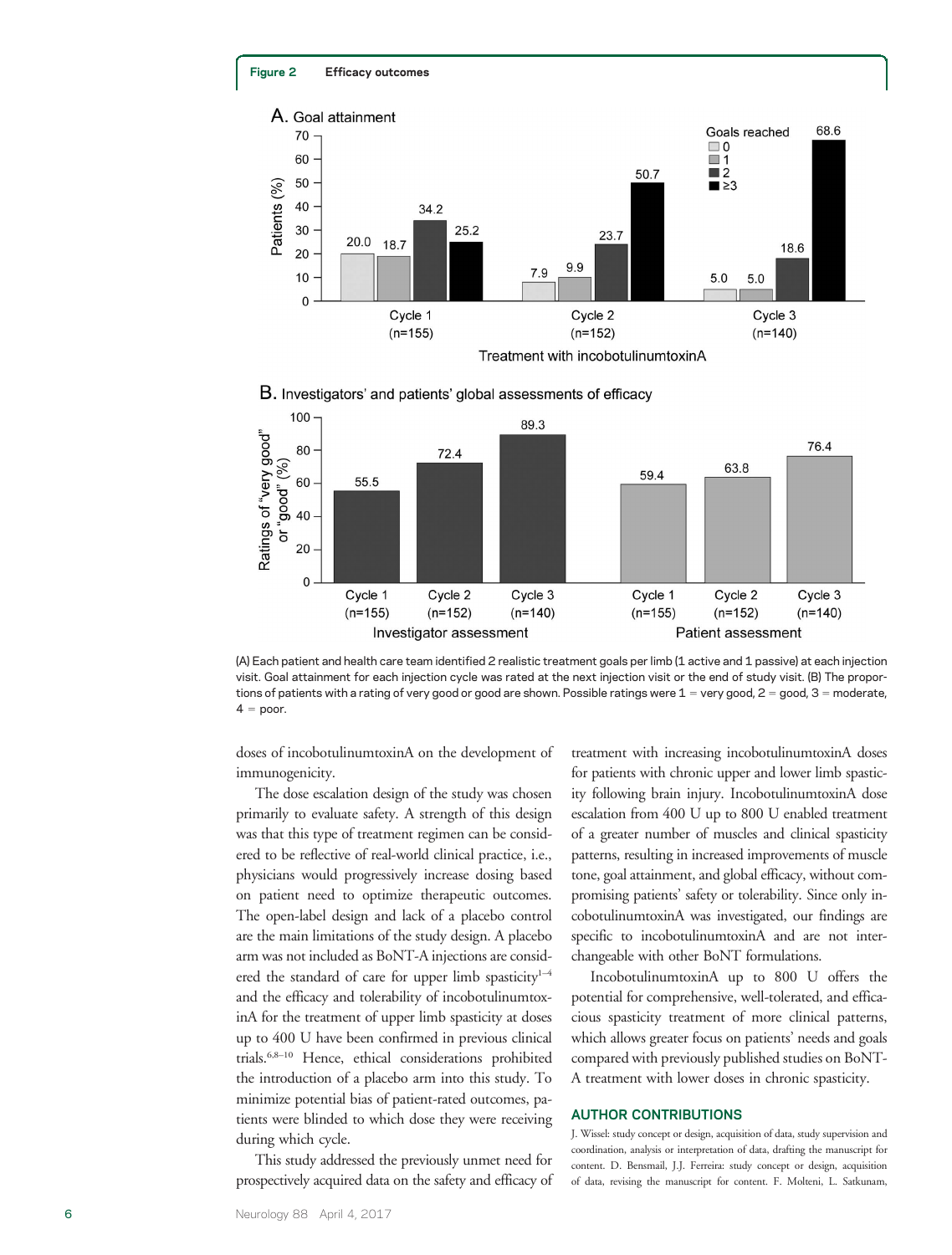S. Moraleda, T. Rekand, J. McGuire: acquisition of data, revising the manuscript for content. A. Scheschonka: study concept or design, statistical analysis, analysis or interpretation of data, revising the manuscript for content. B. Flatau-Baqué: statistical analysis, analysis or interpretation of data, revising the manuscript for content. O. Simon: study concept or design, statistical analysis, analysis or interpretation of data, revising the manuscript for content. E.T.J. Rochford: drafting the manuscript for content. D. Dressler: study concept or design, analysis or interpretation of data, revising the manuscript for content. D.M. Simpson: acquisition of data, analysis or interpretation of data, revising the manuscript for content.

#### ACKNOWLEDGMENT

The authors thank all investigators and patients participating in the TOWER study. Canada: Stephen McNeil, Lalith Satkunam. France: Djamel Bensmail, Isabelle Laffont, Frédéric Pellas. Germany: Manuel Dafotakis, Markus Ebke, Martin Hecht, Peter Kossmehl, David Liebetanz, Friedemann Müller, Iris Reuter, Walter Raffauf, Tobias Wächter, Jörg Wissel. Italy: Sergio Barbieri, Alessio Baricich, Mario Basciani, Giancarlo Ianieri, Franco Molteni, Maurizio Osio, Francesco Sciarrini, Nicola Smania. Norway: Tiina Ader, Tiina Rekand. Portugal: Joaquim Ferreira, Luisa Medeiros. Spain: Montserrat Abenoza Guardiola, Josefina Junyent Pares, Lourdes López de Munaín, Susana Moraleda, Marina Tirado. United States: François Bethoux, William Bockenek, Shashank Davé, John McGuire, Bruce Rubin, David M. Simpson.

#### STUDY FUNDING

Supported by Merz Pharmaceuticals GmbH, Frankfurt am Main, Germany. Medical writing support was provided by Complete Medical Communications and funded by Merz Pharmaceuticals GmbH. The Article Processing Charge was paid by Merz Pharmaceuticals GmbH.

#### **DISCLOSURE**

J. Wissel received research grant support from and served as a consultant for Merz, Allergan, Medtronic, and Ipsen. D. Bensmail served as a consultant for Allergan, Ipsen, Merz, Medtronic, and Almirall. J. Ferreira received research grants from GlaxoSmithKline, Grunenthal, Fundação MSD (Portugal), TEVA, MSD, Allergan, and Novartis. He served as a consultant and on advisory boards for Novartis, Lundbeck, Solvay, Abbvie, BIAL, Merck-Serono, Merz, Ipsen, and Biogen and provided expert testimony for Novartis. F. Molteni received grant support for research programs from Merz and Ipsen. L. Satkunam received grant support from and served on advisory boards for Merz and Allergan. S. Moraleda received grant support from Merz, Allergan, Ipsen, and Medtronic. T. Rekand served as a consultant for Allergan, Ipsen, Merz, Medtronic, and Almirall. J. McGuire received educational and research support from and served as a consultant for Merz, Allergan, and Medtronic. A. Scheschonka is an employee of Merz Pharmaceuticals. B. Flatau-Baqué is an employee of Merz Pharmaceuticals. Olivier Simon is an employee of Merz Pharmaceuticals. E. Rochford is an employee of Complete Medical Communications. D. Dressler received payments from Allergan, Ipsen, Merz, Syntaxin, Bayer, UCB, Abbvie, IAB-Interdisciplinary Working Group for Movement Disorders, Sintetica, and Medtronic. He holds patents on botulinum toxin and botulinum toxin therapy and he is a shareholder of Allergan. D. Simpson received research grant support from and served as a consultant for Merz, Allergan, and Ipsen. Go to [Neurology.org](http://neurology.org/lookup/doi/10.1212/WNL.0000000000003789) for full disclosures.

Received July 8, 2016. Accepted in final form January 17, 2017.

#### **REFERENCES**

- 1. Wissel J, Ward AB, Erztgaard P, et al. European consensus table on the use of botulinum toxin type A in adult spasticity. J Rehabil Med 2009;41:13-25.
- 2. Simpson DM, Hallett M, Ashman EJ, et al. Practice guideline update summary: botulinum neurotoxin for the treatment of blepharospasm, cervical dystonia, adult spasticity, and headache: report of the Guideline Development Subcommittee of the American Academy of Neurology. Neurology 2016;86:1818–1826.
- 3. Esquenazi A, Novak I, Sheean G, Singer BJ, Ward AB. International consensus statement for the use of botulinum toxin treatment in adults and children with neurological impairments: introduction. Eur J Neurol 2010;17(Suppl 2):  $1 - 8$
- 4. Royal College of Physicians, British Society of Rehabilitation Medicine, Chartered Society of Physiotherapy, Association of Chartered Physiotherapists Interested in Neurology. Spasticity in adults: management using botulinum toxin: national guidelines [online]. Available at: [rcplondon.ac.uk/sites/default/files/](https://www.rcplondon.ac.uk/sites/default/files/documents/spasticity-in-adults-management-botulinum-toxin.pdf) [documents/spasticity-in-adults-management-botulinum-toxin.](https://www.rcplondon.ac.uk/sites/default/files/documents/spasticity-in-adults-management-botulinum-toxin.pdf) [pdf.](https://www.rcplondon.ac.uk/sites/default/files/documents/spasticity-in-adults-management-botulinum-toxin.pdf) Accessed January 1, 2016.
- 5. Bakheit AM, Fedorova NV, Skoromets AA, Timerbaeva SL, Bhakta BB, Coxon L. The beneficial antispasticity effect of botulinum toxin type A is maintained after repeated treatment cycles. J Neurol Neurosurg Psychiatry 2004;75:1558–1561.
- 6. Barnes M, Schnitzler A, Medeiros L, Aguilar M, Lehnert-Batar A, Minnasch P. Efficacy and safety of NT 201 for upper limb spasticity of various etiologies: a randomized parallel-group study. Acta Neurol Scand 2010;122:295–302.
- 7. Elovic EP, Brashear A, Kaelin D, et al. Repeated treatments with botulinum toxin type A produce sustained decreases in the limitations associated with focal upper-limb poststroke spasticity for caregivers and patients. Arch Phys Med Rehabil 2008;89:799–806.
- 8. Kaňovský P, Slawek J, Denes Z, et al. Efficacy and safety of botulinum neurotoxin NT 201 in poststroke upper limb spasticity. Clin Neuropharmacol 2009;32:259–265.
- 9. Kanovský P, Slawek J, Denes Z, et al. Efficacy and safety of treatment with incobotulinum toxin A (botulinum neurotoxin type A free from complexing proteins; NT 201) in post-stroke upper limb spasticity. J Rehabil Med 2011;43:486–492.
- 10. Elovic EP, Munin MC, Kanovský P, Hanschmann A, Hiersemenzel R, Marciniak C. Randomized, placebocontrolled trial of incobotulinumtoxinA for upper-limb post-stroke spasticity. Muscle Nerve 2016;53:415–421.
- 11. Kaji R, Osako Y, Suyama K, Maeda T, Uechi Y, Iwasaki M. Botulinum toxin type A in post-stroke lower limb spasticity: a multicenter, double-blind, placebo-controlled trial. J Neurol 2010;257:1330–1337.
- 12. Allergan, Inc. Botox® US Prescribing Information [online]. Available at: [allergan.com/assets/pdf/botox\\_pi.pdf](http://www.allergan.com/assets/pdf/botox_pi.pdf). Accessed January 6, 2016.
- 13. Ipsen Biopharm, Ltd. Dysport® US Prescribing Information [online]. Available at: [https://www.dysport.com/pdfs/](https://www.dysport.com/pdfs/Dysport_Full_Prescribing_Information.pdf) [Dysport\\_Full\\_Prescribing\\_Information.pdf.](https://www.dysport.com/pdfs/Dysport_Full_Prescribing_Information.pdf) Accessed January 6, 2016.
- 14. Allergan. Botox® 100 U Summary of Product Characteristics [online]. Available at: [medicines.org.uk/EMC/](http://www.medicines.org.uk/EMC/medicine/112/SPC/) [medicine/112/SPC/](http://www.medicines.org.uk/EMC/medicine/112/SPC/). Accessed January 6, 2016.
- 15. Ipsen. Dysport® 300 U and 500 U Summary of Product Characteristics [online]. Available at: [medicines.org.uk/](http://www.medicines.org.uk/EMC/medicine/870/SPC/) [EMC/medicine/870/SPC/](http://www.medicines.org.uk/EMC/medicine/870/SPC/). Accessed January 6, 2016.
- 16. Merz Pharma UK Ltd. XEOMIN® 100 U Summary of Product Characteristics [online]. Available at: [medicines.](http://www.medicines.org.uk/emc/medicine/20666) [org.uk/emc/medicine/20666.](http://www.medicines.org.uk/emc/medicine/20666) Accessed January 6, 2016.
- 17. Merz Pharmaceuticals L. Xeomin® US Prescribing Information [online]. Available at: [xeomin.com/wp-content/uploads/](http://www.xeomin.com/wp-content/uploads/xeomin-full-prescribing-information.pdf) [xeomin-full-prescribing-information.pdf.](http://www.xeomin.com/wp-content/uploads/xeomin-full-prescribing-information.pdf) Accessed January 6, 2016.
- 18. Bensmail D, Hanschmann A, Wissel J. Satisfaction with botulinum toxin treatment in post-stroke spasticity: results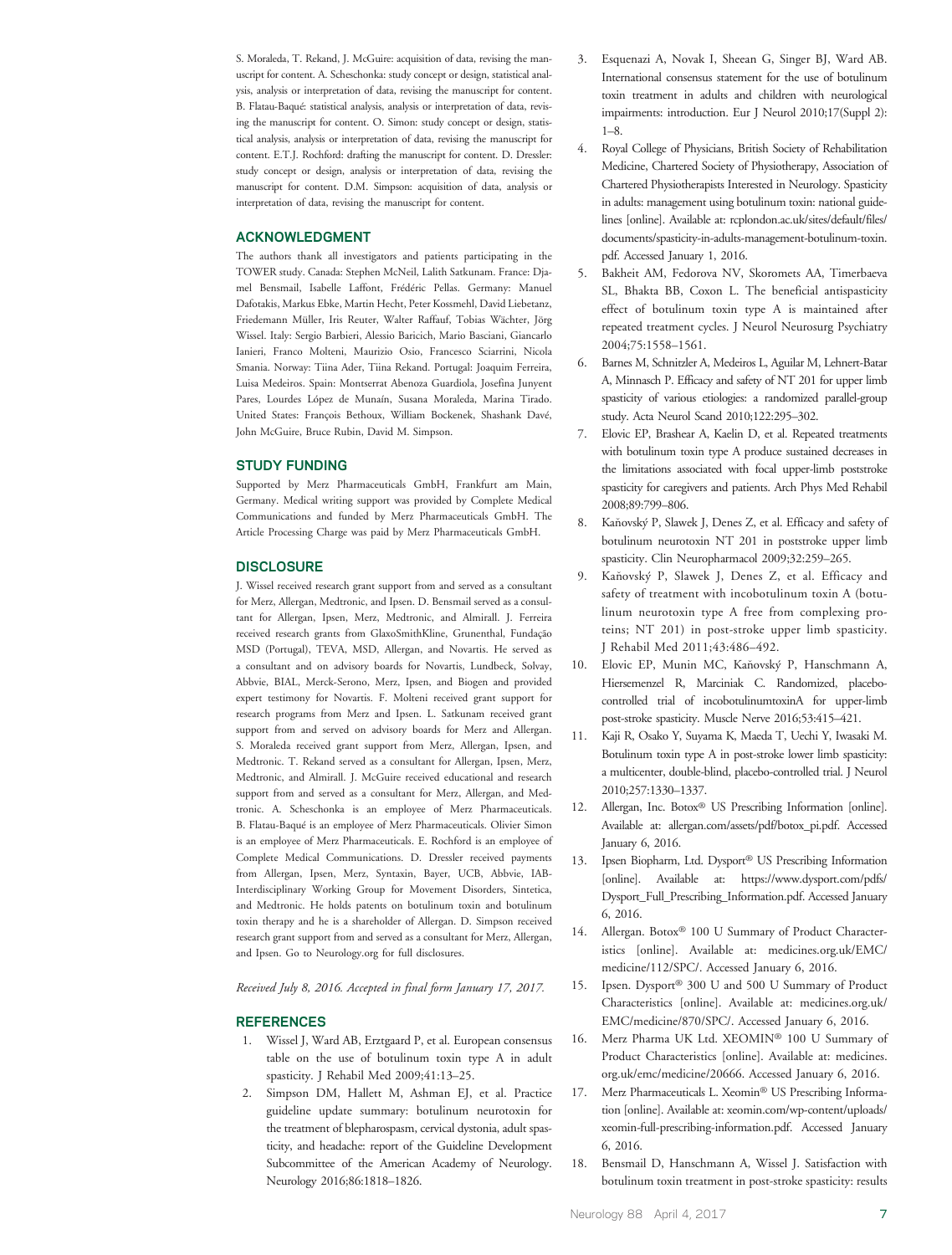from two cross-sectional surveys (patients and physicians). J Med Econ 2014;17:618–625.

- 19. Dressler D. Routine use of Xeomin in patients previously treated with Botox: long term results. Eur J Neurol 2009; 16(Suppl 2):2–5.
- 20. Dressler D, Saberi FA, Kollewe K, Schrader C. Safety aspects of incobotulinumtoxinA high-dose therapy. J Neural Transm 2015;122:327–333.
- 21. Santamato A, Panza F, Ranieri M, et al. Efficacy and safety of higher doses of botulinum toxin type A NT 201 free from complexing proteins in the upper and lower limb spasticity after stroke. J Neural Transm 2013;120:469–476.
- 22. Baricich A, Grana E, Carda S, Santamato A, Cisari C, Invernizzi M. High doses of onabotulinumtoxinA in post-stroke spasticity: a retrospective analysis. J Neural Transm 2015;122:1283–1287.
- 23. Intiso D, Simone V, Di Rienzo F, et al. High doses of a new botulinum toxin type A (NT-201) in adult patients with severe spasticity following brain injury and cerebral palsy. Neurorehabilitation 2014;34:515–522.
- 24. Santamato A, Micello MF, Ranieri M, et al. Employment of higher doses of botulinum toxin type A to reduce spasticity after stroke. J Neurol Sci 2015;350:1–6.
- 25. Dressler D. Five-year experience with incobotulinumtoxinA (Xeomin(R): the first botulinum toxin drug free of complexing proteins. Eur J Neurol 2012;19:385–389.
- 26. Ashworth B. Preliminary trial of carisoprodol in multiple sclerosis. Practitioner 1964;192:540–542.
- 27. Platz T, Vuadens P, Eickhof C, Arnold P, Van Kaick S, Heise K. REPAS, a summary rating scale for resistance to passive movement: item selection, reliability and validity. Disabil Rehabil 2008;30:44–53.
- 28. Turner-Stokes L, Baguley IJ, De Graaff S, et al. Goal attainment scaling in the evaluation of treatment of upper limb spasticity with botulinum toxin: a secondary analysis from a double-blind placebo-controlled randomized clinical trial. J Rehabil Med 2010;42:81–89.
- 29. Fabbri M, Leodori G, Fernandes RM, et al. Neutralizing antibody and botulinum toxin therapy: a systematic review and meta-analysis. Neurotox Res 2016;29:105–117.